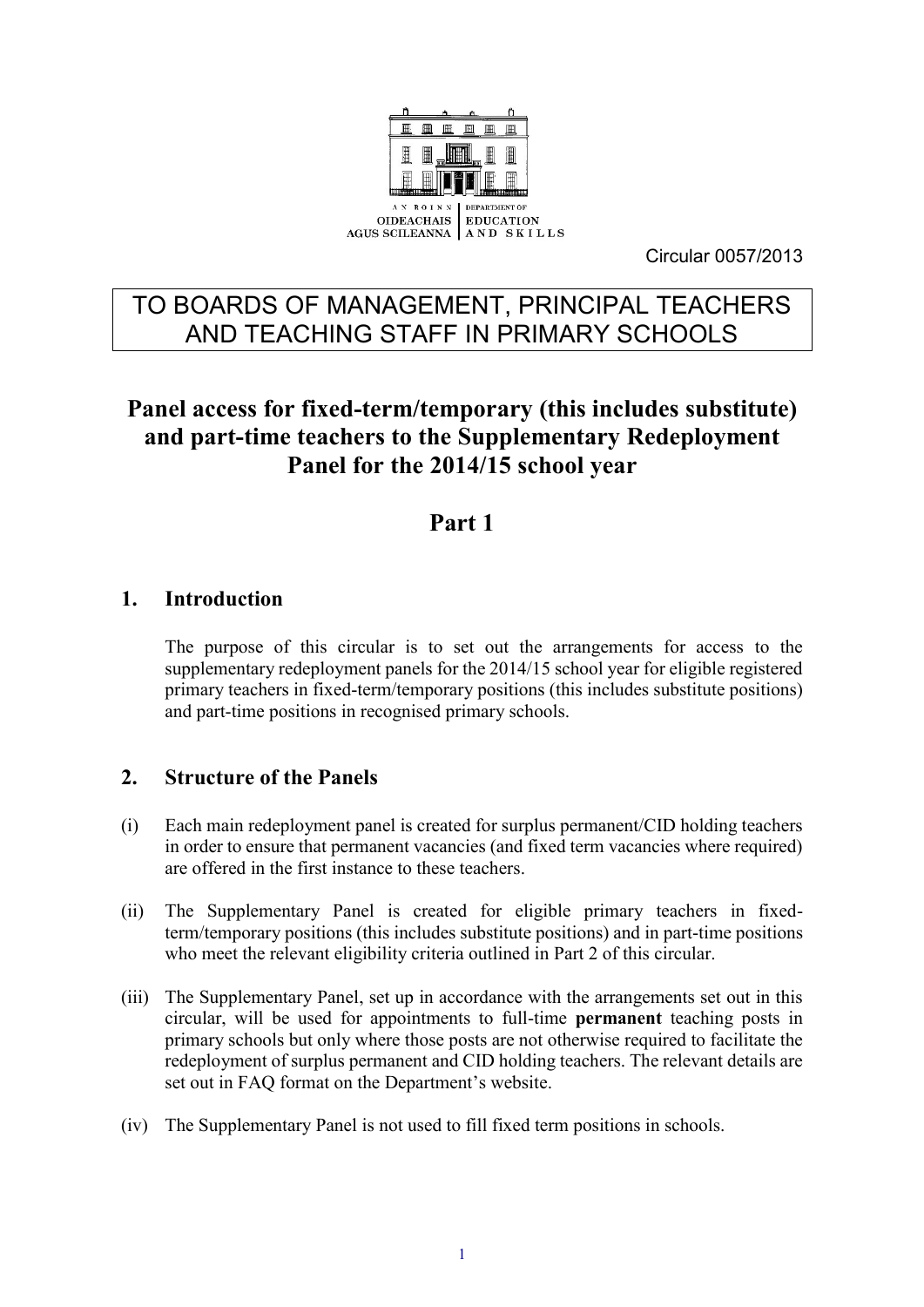# **3. Phasing Out of Supplementary Special National Panel**

Since the end of the 2012/13 school year the Supplementary **Special** National Panel is being phased out and no new applications are being accepted. This decision by the Department of Education and Skills reflects the wider availability of primary teachers who are qualified to work in all settings (which was not the case when this panel was originally set up). Access to the Supplementary Special National Panel for the 2014/15 school year will be confined to those teachers who were on the Supplementary Special National Panel in the 2013/14 school year and who did not secure a permanent teaching post. The Department will contact these teachers directly by email in due course.

This Supplementary Special National Panel will be used only for filling permanent teaching posts in special schools that are not otherwise required for the redeployment of surplus permanent/CID holding teachers.

The Main Special National Panel for surplus permanent/CID holding teachers will continue to operate in the normal manner in respect of relevant posts in all schools.

# **4. Application process for access to panels**

- (i) Eligible fixed-term/temporary teachers (this includes substitute teachers) and part-time teachers who wish to apply for access to the Supplementary Panel must complete the application form in **Appendix A.**
- (ii) The redeployment process for the 2014/15 school year will, on a pilot basis for that year, give an opportunity for teachers being placed on main panels and Supplementary Panels to indicate (by tick box on the application form) if they are particularly interested in being redeployed to a school that operates through the medium of Irish. This pilot approach will be reviewed in Autumn 2014.
- (iii) In completing this form, teachers are required to self-declare on their application that they meet the relevant eligibility requirements set out at Part 2 of this circular. Application forms from teachers **must** be fully completed and legible. Applicants who do not provide the required information **will not** have their applications processed nor be considered for inclusion on the panels.
- (iv) If, during the course of the 2013 calendar year, an applicant worked in schools situated in more than one panel area (e.g. schools in two different dioceses) then the application for inclusion on a panel must relate to the panel area where the majority of the service in the 2013 calendar year was given or the panel area in which you are currently teaching providing that you are contracted (as a minimum) to teach in this panel area from 13 December 2013 to the end of the 2013/14 school year. The base school for panel purposes is the school within that panel area where the majority of teaching service was given in the 2013 calendar year or the school in which you are currently contracted (as a minimum) to teach from 13 December 2013 to the end of the 2013/14 school year.
- (v) To simplify the application process, the Department will use existing Payroll and other relevant information held centrally in the Department to check eligibility conditions.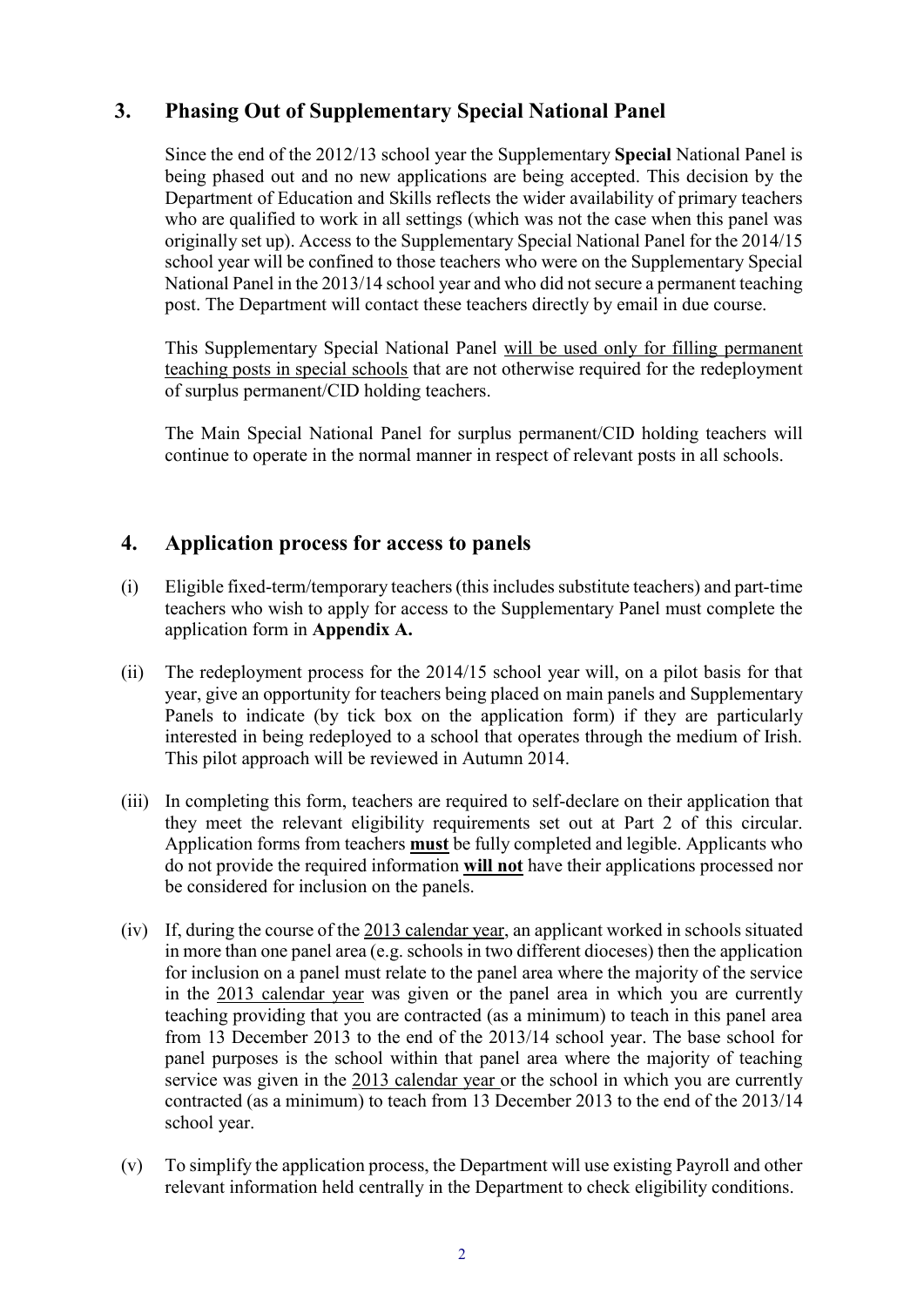- (vi) Applicants are advised to ensure that any outstanding pay arrears and/or salary scale issues which will result in satisfying the eligibility criteria outlined in Part 2 of this circular, are resolved with the Department's Primary Payroll Section before **Friday 13 December 2013.** Primary Payroll Section can be contacted by emailing [primtch\\_payroll@education.gov.ie.](mailto:primtch_payroll@education.gov.ie) The onus is on the teacher to have any payroll matters resolved before this closing date as under no circumstances will the Primary Teacher Allocations Section accept Supplementary Panel application forms after this date.
- (vii) All teachers applying for access to redeployment panels must include their contact email address in a clear and legible format so as to facilitate the efficient operation of the panels. This e-mail address may be used by a primary school as the main point of contact with a teacher and failure by the teacher to respond within the required timelines set out in the redeployment arrangements, i.e. three calendar days, may lead to a teacher being removed from the panel.
- (viii) Completed forms must be received in the Department on or before **Friday 13 December 2013** at the following address:

Primary Teacher Allocations Section Department of Education and Skills Cornamaddy Athlone Co. Westmeath

**It is important to note that under no circumstances will late applications be considered for inclusion on these panels. Proof of postage should be retained by the teacher.**

- (ix) It is the Department's intention to notify applicants of the outcome of their application by 31 March 2014 or as soon as possible thereafter.
- (x) Checks will also be carried out at appointment stage in respect of those teachers that are being appointed to permanent posts from these panels. Schools and teachers should therefore note that this checking process may invalidate a proposed appointment.
- (xi) Teachers placed on the Supplementary Panel who subsequently take up a teaching post for the 2014/15 school year must inform the panel operator immediately by email.
- (xii) Teachers placed on the Supplementary Panel who decide to leave the panel for any reason must inform the panel operator immediately by email. Teachers should note that they cannot subsequently be reinstated onto the Supplementary Panel.

## **5. Notification of circular to staff in your school**

Please bring the contents of this circular to the attention of any relevant staff in your school.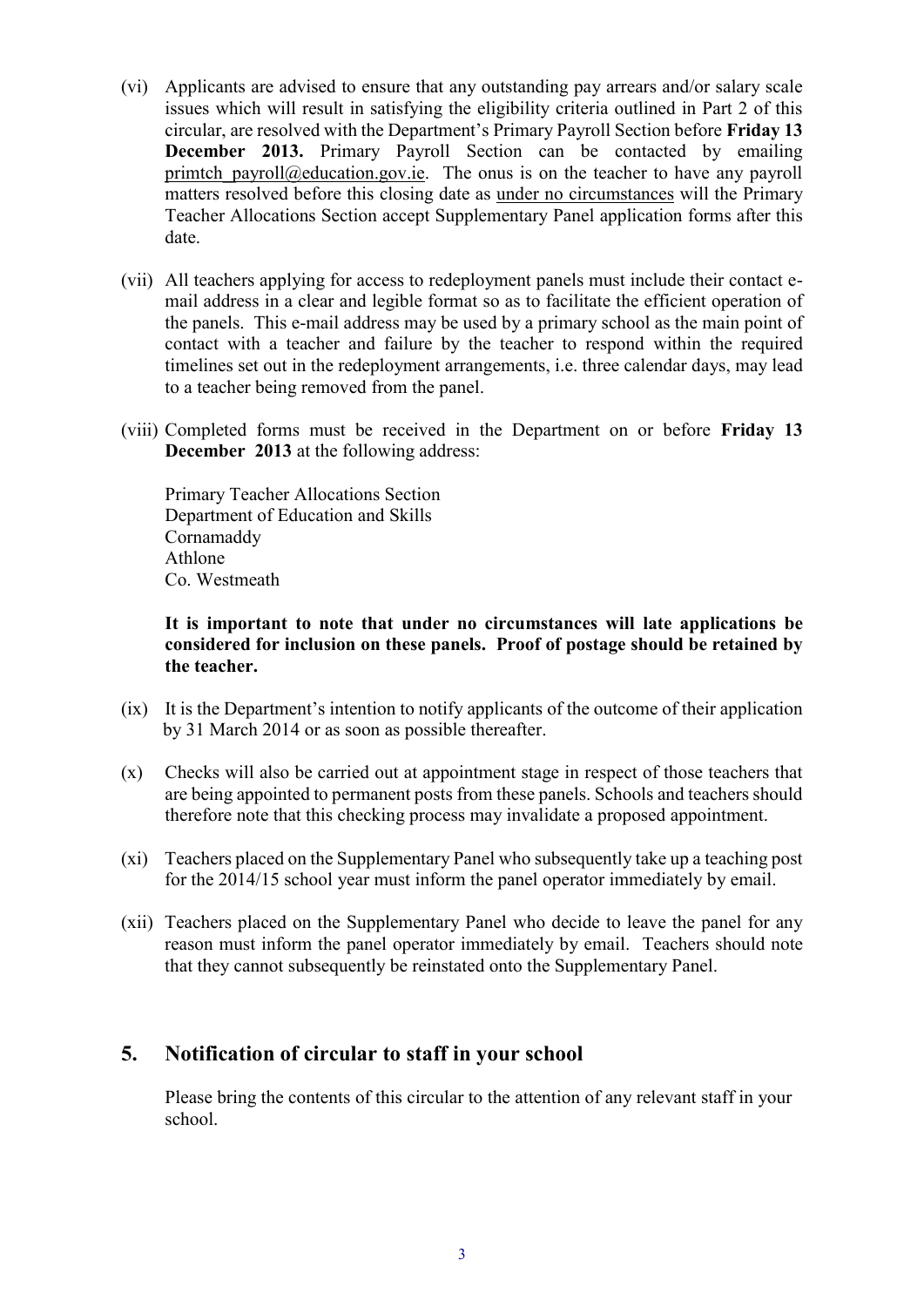### **6. Review**

The operation of these arrangements will be reviewed with the relevant education stakeholders in late 2014 to determine what adjustment, if any, is required for subsequent school years.

**Please note** one of the changes that will be introduced for the 2015/16 school year is that eligibility for the Supplementary Panel will be confined to those teachers that have met in full all outstanding conditions/satisfied all shortfalls at 31 August 2014 (i.e. teachers that are fully qualified and probated by that date).

# **7. Queries**

The main focus of the Department's Teacher Allocations Section is on the teacher allocation process and the preparation of the main redeployment panels for permanent and CID holding teachers.

It therefore has very limited capacity to deal with individual queries in relation to this circular.

Such queries will, as appropriate, be dealt with by e-mail only at the following e-mail address: [supplementarypanel14@education.gov.ie](mailto:supplementarypanel14@education.gov.ie)

**Please note** that in no circumstances will the closing date of Friday 13 December 2013 be extended even in the event that a response to a query is not issued prior to that date.

Hubert Loftus, Principal Officer Teacher Allocations Section 8th November 2013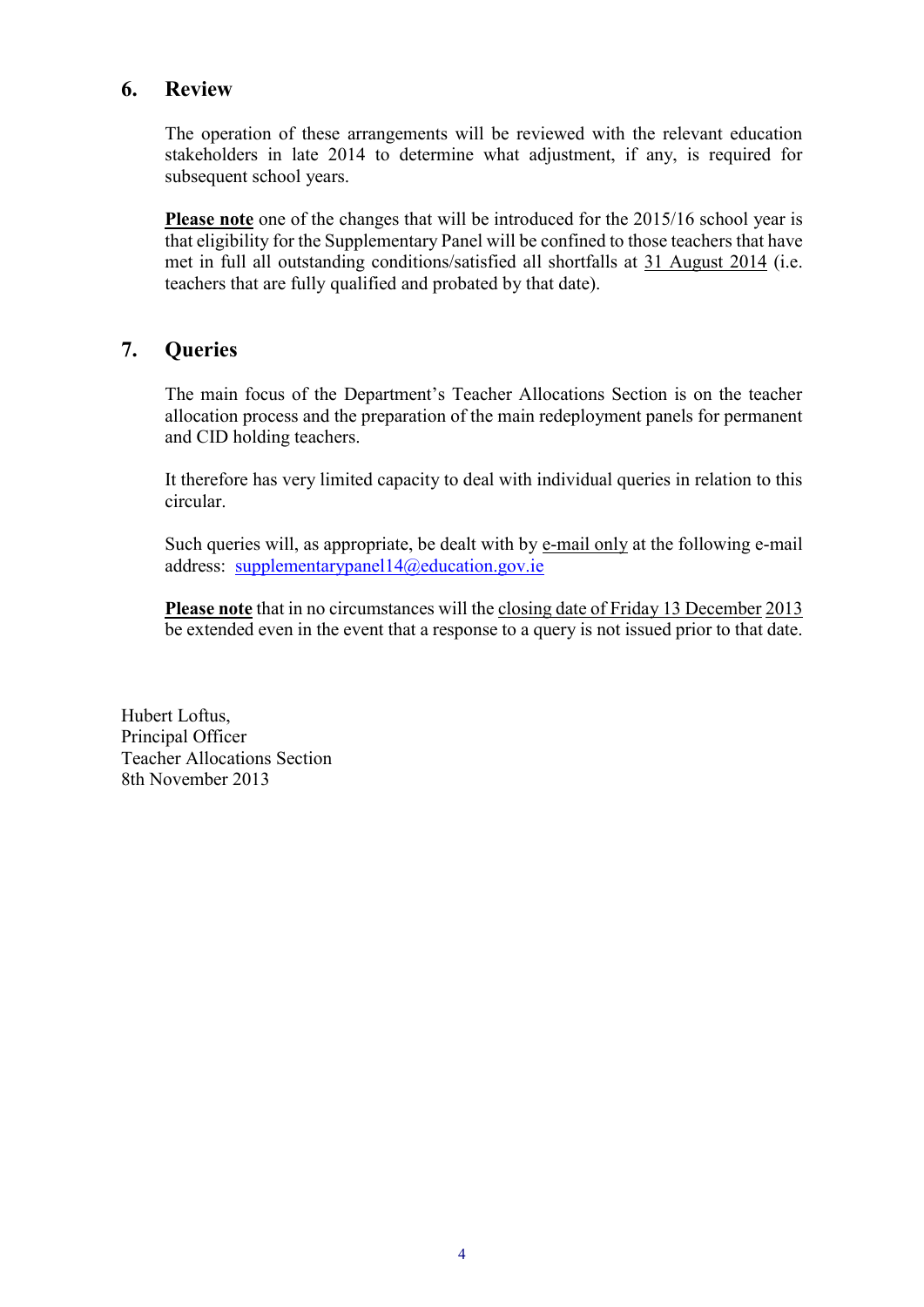# **Part 2**

# **Eligibility Criteria for access to the Supplementary Panel**

Fixed-term/temporary teachers (this includes substitute teachers) and part-time teachers who wish to apply for access to the Supplementary Panel must satisfy each of the eligibility criteria listed below.

### **(a) Teaching Council Registration**

Fixed-term /*temporary* (includes substitute) and part-time teachers that:

 hold full registration (registered without conditions) with the Teaching Council under Section 31(5) of the Teaching Council Act, 2001, Regulation 2/Primary

OR

 are registered with conditions under Section 31(5) and will meet in full the conditions of registration under Regulation 2/Primary on or before 31 August, 2014

#### OR

• in the case of fixed term/temporary (includes substitute) and part-time teachers automatically registered in 2006 that hold registration with the Teaching Council under Section 31(2) and 31(3) of the Teaching Council Act as Primary and are fully qualified having satisfied all shortfalls, if any, identified by the Department of Education and Skills

### OR

• in the case of fixed term/ temporary (includes substitute) and part-time teachers automatically registered in 2006 that hold registration with the Teaching Council under Section 31(2) and 31(3) of the Teaching Council Act as Primary and who have outstanding shortfalls identified by the Department of Education and Skills which will be resolved by 31 August 2014.

**Probation:** Applicants must have successfully completed their probationary period or will have it completed by 31 August, 2014.

### **(b) Salary Eligibility Requirements**

**There are now two salary scales under which a teacher may be eligible i.e.**

- *1. Teachers whose first teaching appointment in a school was prior to 1 January 2011*
- *2. Teachers whose first teaching appointment in a school was between 1 January 2011 and 31 January 2012.*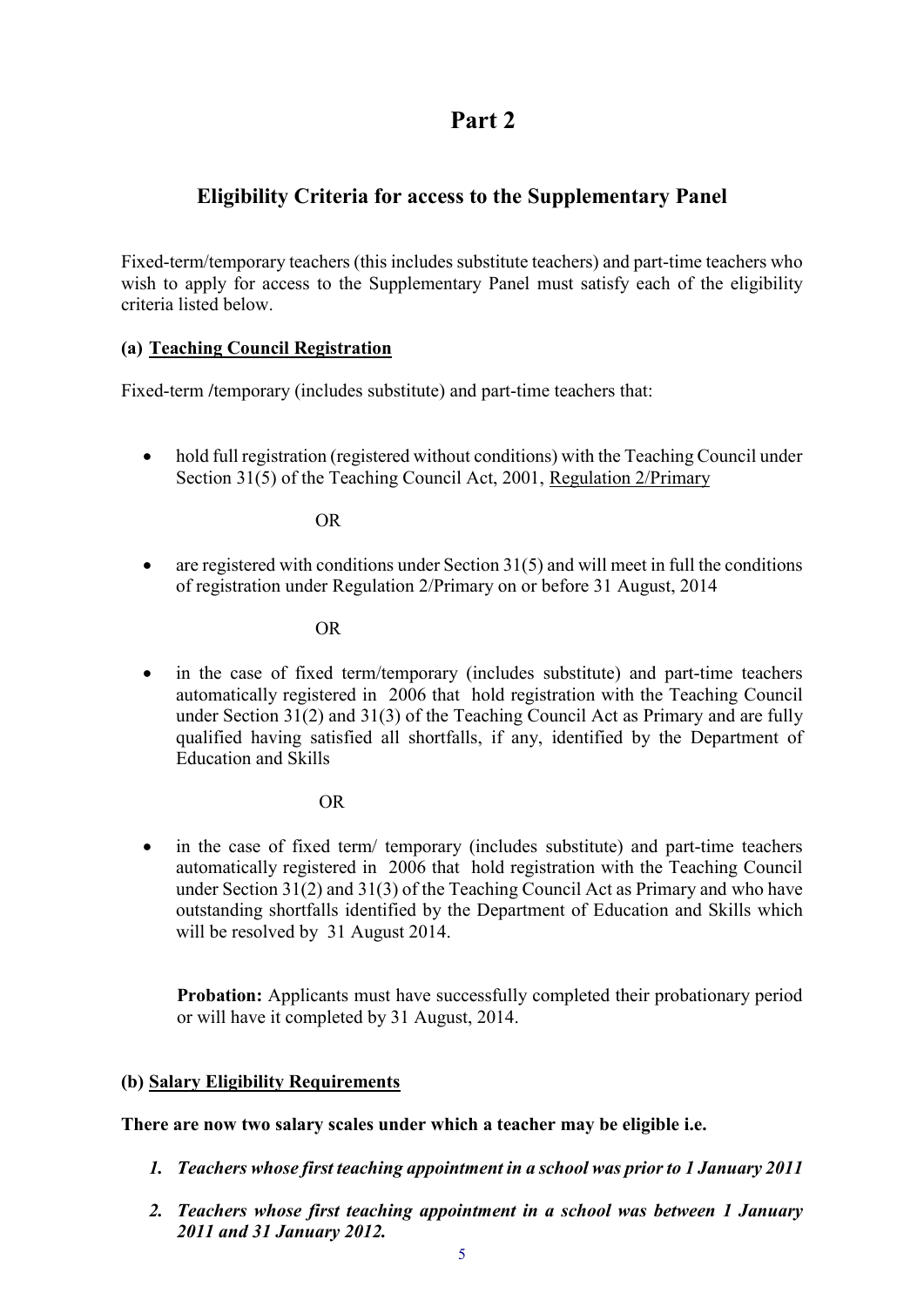### **1. Teachers whose first teaching appointment in a school was prior to 1 January 2011 must**

- (i) on or before 31 December 2013 be on the  $4<sup>th</sup>$  or higher points of the relevant teachers' salary scale (or the  $5<sup>th</sup>$  or higher points for teachers who commenced employment on the  $3<sup>rd</sup>$  point of the salary scale)
- (ii) have been paid a gross salary of at least  $\epsilon$ 29,000 (including allowances) in the 2013 calendar year
- (iii) if on the  $4<sup>th</sup>$  point of the relevant teachers' salary scale (or the  $5<sup>th</sup>$  point for those that commenced employment on the 3rd point of the salary scale) **s/he must also, on or before 13 December 2013,** be contracted to teach **for the remainder of the 2013/14 school year.**

### **2. Teachers whose first teaching appointment in a school was between 1 January 2011 and 31 January 2012 must**

- (i) on or before 31 December 2013 be on the 3rd or higher points of the relevant teachers' salary scale
- (ii) have been paid a gross salary of at least  $\epsilon$ 26,100 (including allowances) in the 2013 calendar year
- (iii) if on the 3 rd point of the relevant teachers' salary scale **s/he must also, on or before 13 December 2013,** be contracted to teach **for the remainder of the 2013/14 school year.**

### *All applicants must be on one of the scale points listed below on or before 31 December 2013*

| Date of your first<br>appointment                                                                  | <b>STARTING SCALE</b><br><b>POINT</b> | You must be on at<br>least this scale<br>point on or before<br>31/12/2013 | <b>Gross Salary</b><br>(including<br>allowances) earned<br>in 2013 calendar<br>year |
|----------------------------------------------------------------------------------------------------|---------------------------------------|---------------------------------------------------------------------------|-------------------------------------------------------------------------------------|
| Teachers whose 1 <sup>st</sup><br>teaching appointment                                             | 2                                     | 4                                                                         | €29,000                                                                             |
| was prior to 1 January,<br>2011                                                                    | 3                                     | 5                                                                         | €29,000                                                                             |
| Teachers whose 1st<br>teaching appointment<br>was between 1 January<br>2011 and 31 January<br>2012 | 1                                     | 3                                                                         | €26,100                                                                             |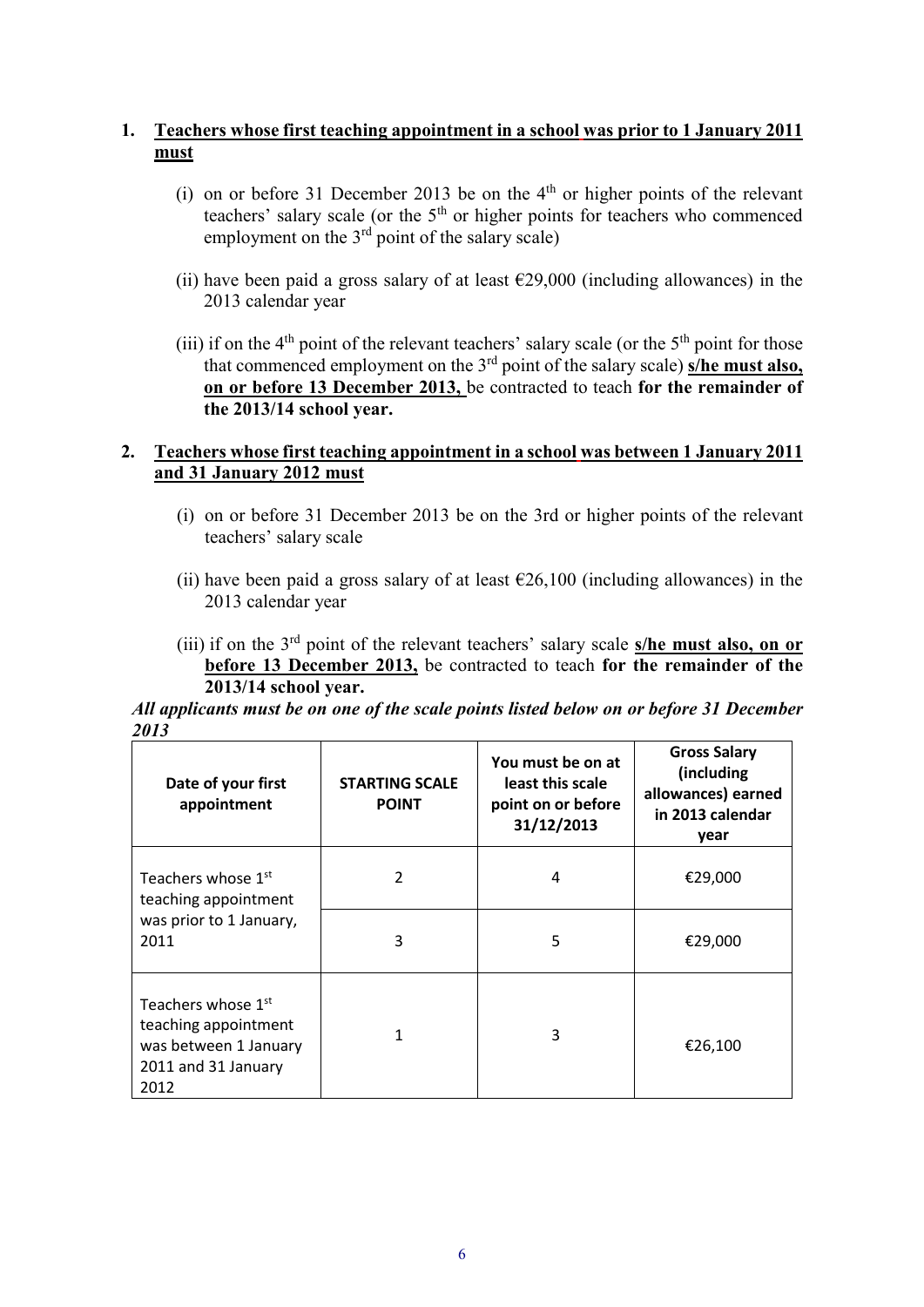### **3. Service not reckonable for Supplementary Panels**

Applicants **must** declare on the application form at Appendix A whether permanent service and/or incremental credit as set out in the table below has impacted on their current salary scale point.

Reckonable service which is allowable for the purpose of Supplementary Panel access is service as a fully qualified teacher in a post paid for by the Department of Education & Skills **excluding** service types set out in the table below:

Previous permanent service Previous service as a post primary teacher Incremental credit Unqualified service

#### **4. Part-time teachers**

Part-time teachers who wish to be considered for access to the panel are required to meet the same eligibility criteria as set out above in (a) and (b). However, the salary earnings threshold for 2013 ( $\epsilon$ 29,000 or  $\epsilon$ 26,100 as appropriate) will be adjusted on a pro-rata basis in respect of such part-time teachers. This will be done by the Department on a case by case basis in respect of each application that is received from part-time teachers who otherwise meet all of the eligibility requirements.

### **5. Teachers who took unpaid maternity/adoptive leave in 2013**

The salary earnings thresholds will also be adjusted on a case by case basis in respect of teachers that were on unpaid maternity/adoptive leave while employed in recognised primary schools during 2013.

#### **6. Salary Scale Points**

Teachers should know their incremental salary scale point or be able to calculate it from a current payslip. The primary teacher incremental salary scale points are available on the Department's website [http://www.education.ie/en/Education-](http://www.education.ie/en/Education-Staff/Information/Payroll-Financial-Information/Salary-Scales/)[Staff/Information/Payroll-Financial-Information/Salary-Scales/](http://www.education.ie/en/Education-Staff/Information/Payroll-Financial-Information/Salary-Scales/)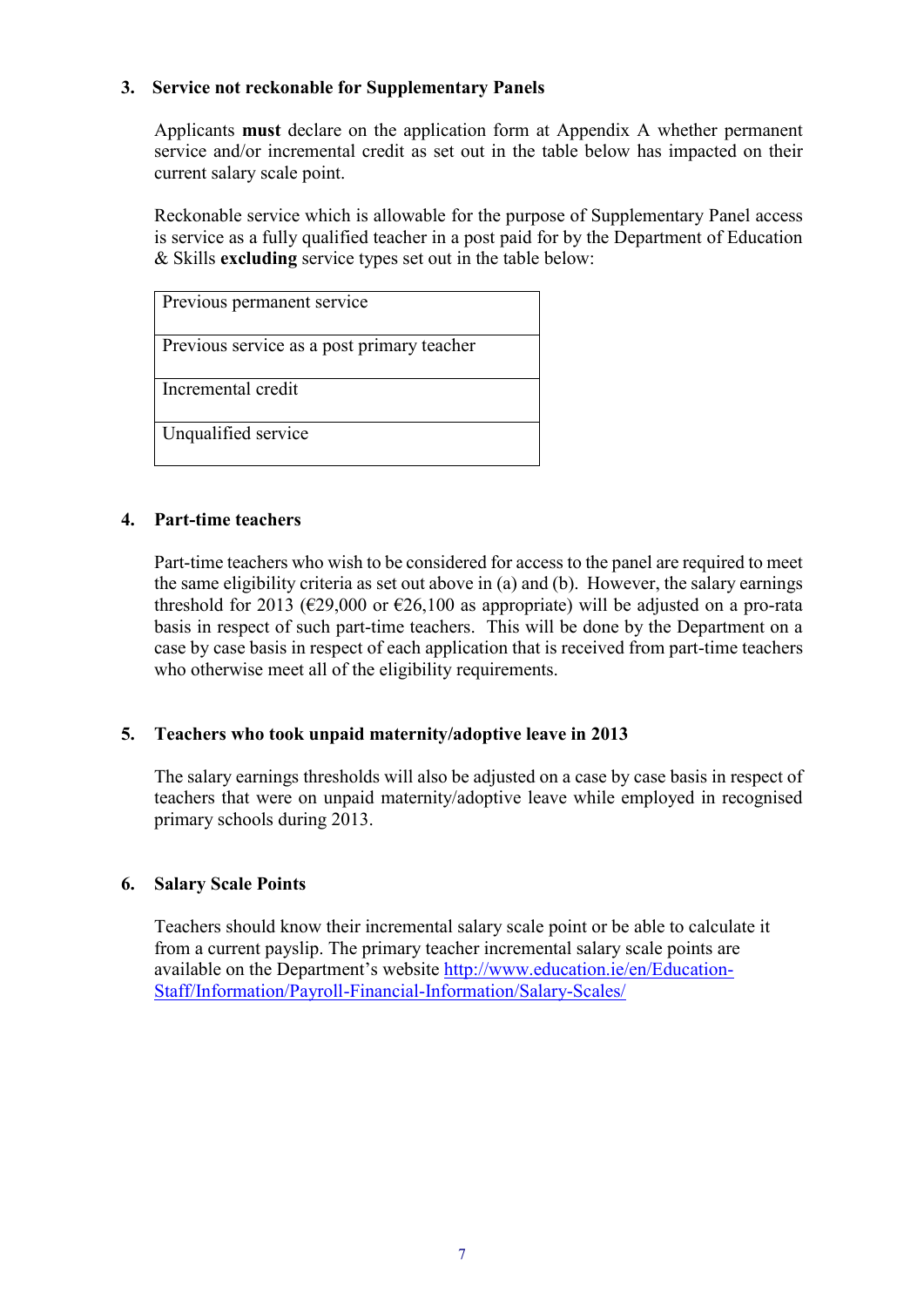# **Part 3**

# **Summary Checklist for Teachers prior to completing the panel form**

• If eligible for Supplementary Panel access, please complete the Panel Form (PF2 14/15) and return it to:

**Primary Teacher Allocations Section, Department of Education and Skills, Cornamaddy, Athlone, Co Westmeath** to be received on or before **Friday 13th December 2013.**

- Your application for inclusion on the panel will be based on the redeployment arrangements set out in the FAQ document and any update regarding same.
- The Department provides a regular update on its website of the number of teachers on each panel.
- The onus is on applicants to submit the completed application to the Department on or before the closing date of **Friday 13th December 2013** (evidence of postage should be retained by the teacher). Under no circumstance will application forms be accepted after Friday 13 December 2013.
- Once your name has been placed on the Supplementary Panel, please note that you must be contactable at all times at the email address and other contact details which you have given on this Form. If you change email address or other contact details, you must notify Primary Teacher Allocations Section immediately.
- You must respond within three calendar days to any email request for interview by a school. If a Board of Management makes an offer of a post to you, you are obliged to respond to that offer within the required timelines, i.e. three calendar days. Refusal of offers must be given by email to a Board of Management.
- Failure to comply with these and any other agreed arrangements as published will result in your name being removed from the panel.
- The information provided on this form will be subject to verification by the Department before your name is passed to the relevant patron for inclusion on the panel. Accordingly, please note that completion of this form does not automatically grant panel access to a teacher and the final decision for admittance to a panel rests with the relevant patron.
- Checks will also be carried out at appointment stage in respect of those teachers that are being appointed to permanent posts from these panels. Schools and teachers should therefore note that this checking process may invalidate a proposed appointment.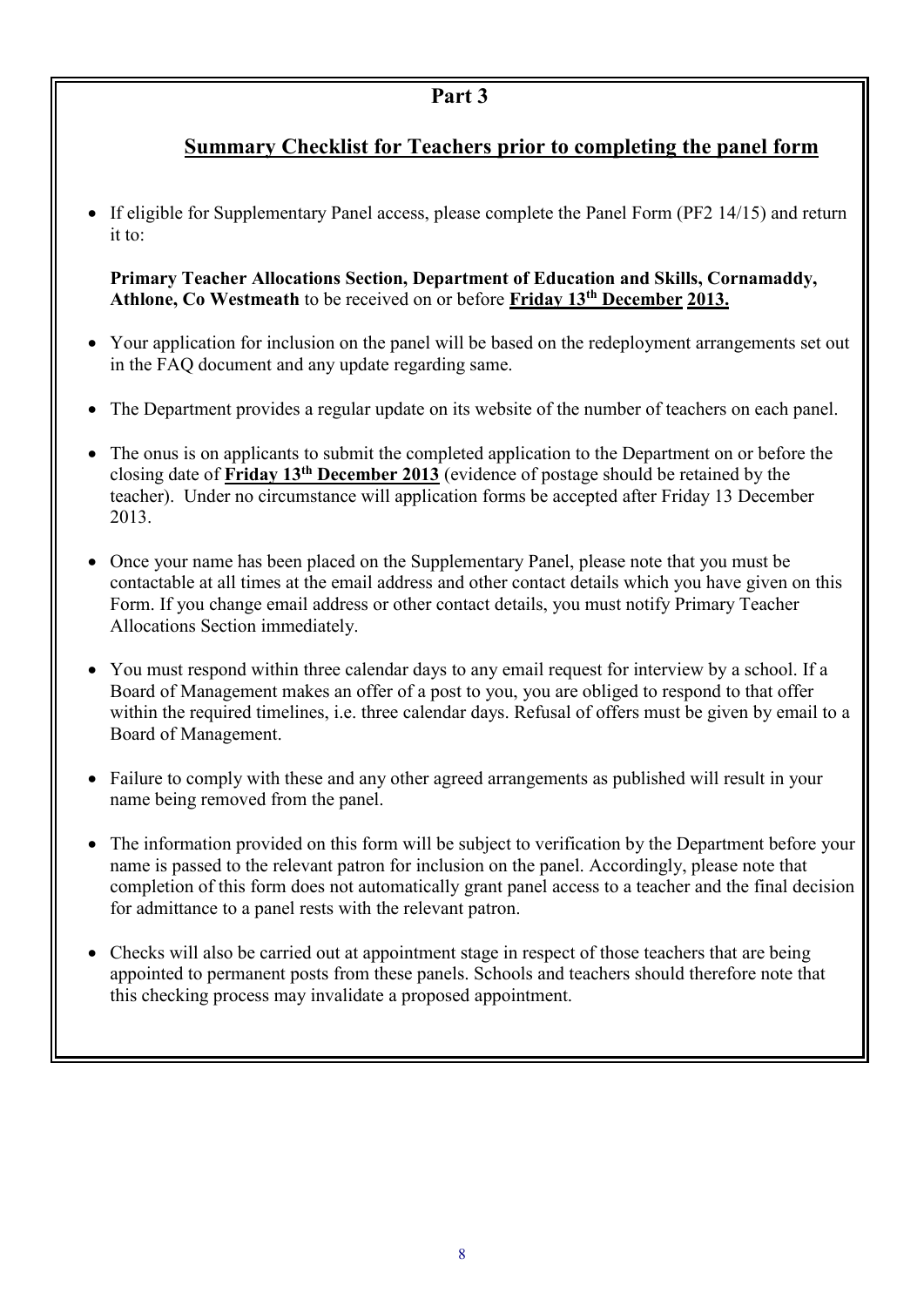# **Appendix A** *PF2 14/15*

#### **APPLICATION FORM FOR ACCESS TO THE SUPPLEMENTARY PANEL FOR ELIGIBLE FIXED TERM/TEMPORARY (INCLUDES SUBSTITUTE) AND PART-TIME PRIMARY TEACHERS FOR THE 2014/15 SCHOOL YEAR**

#### *NOTE: Part 1 of this form must be completed in full by applicants for all panels. Part 2 of this form must also be completed by applicants for the Educate Together and An Foras Pátrúnachta National Panels.*

#### *Incomplete forms will not be processed.*

| Part 1                                                                                                                                                                                                                                                                                            |
|---------------------------------------------------------------------------------------------------------------------------------------------------------------------------------------------------------------------------------------------------------------------------------------------------|
|                                                                                                                                                                                                                                                                                                   |
| Insert Catholic, Church of Ireland, Educate Together, An Foras Patrúnachta.                                                                                                                                                                                                                       |
| For Catholic or Church of Ireland Diocese Panels insert Name of Diocese/United Diocese e.g. Catholic Diocese of<br>Cloyne,/United Dioceses of Meath & Kildare:                                                                                                                                    |
| The name of the panel must be the panel area where the majority of teaching service was given in the calendar year<br>2013 or the panel area where you are currently teaching provided you are contracted (as a minimum) to teach from<br>13 December 2013 to the end of the 2013/14 school year. |
| PPSN:                                                                                                                                                                                                                                                                                             |
|                                                                                                                                                                                                                                                                                                   |
| <b>Contact Phone No.:</b><br><u> 1989 - Johann Barbara, martin amerikan basar dan basa dan basa dan basa dalam basa dalam basa dalam basa dan</u>                                                                                                                                                 |
| <b>E-Mail Address:</b><br><u> 1989 - Johann Stein, mars an deutscher Stein und der Stein und der Stein und der Stein und der Stein und der</u>                                                                                                                                                    |
| <b>Training College:</b><br><u> 1989 - Johann Harry Barn, mars ar breist fan de Amerikaansk kommunent fan de Amerikaanske kommunent fan de A</u>                                                                                                                                                  |
| I qualified as a teacher through (tick appropriate box):                                                                                                                                                                                                                                          |
| <b>B</b> Ed<br>П                                                                                                                                                                                                                                                                                  |
| Post Graduate                                                                                                                                                                                                                                                                                     |
|                                                                                                                                                                                                                                                                                                   |
|                                                                                                                                                                                                                                                                                                   |
| Please tick this box if you have a particular interest in being redeployed to a school that operates through the medium<br>of Irish                                                                                                                                                               |
| School details : (either where the majority of my teaching service during the calendar year 2013 was given or school<br>where I am contracted (as a minimum) to teach from 13 December 2013 to the end of the 2013/14 school year)                                                                |
| $\therefore$ School Name :                                                                                                                                                                                                                                                                        |
| School Address:                                                                                                                                                                                                                                                                                   |
|                                                                                                                                                                                                                                                                                                   |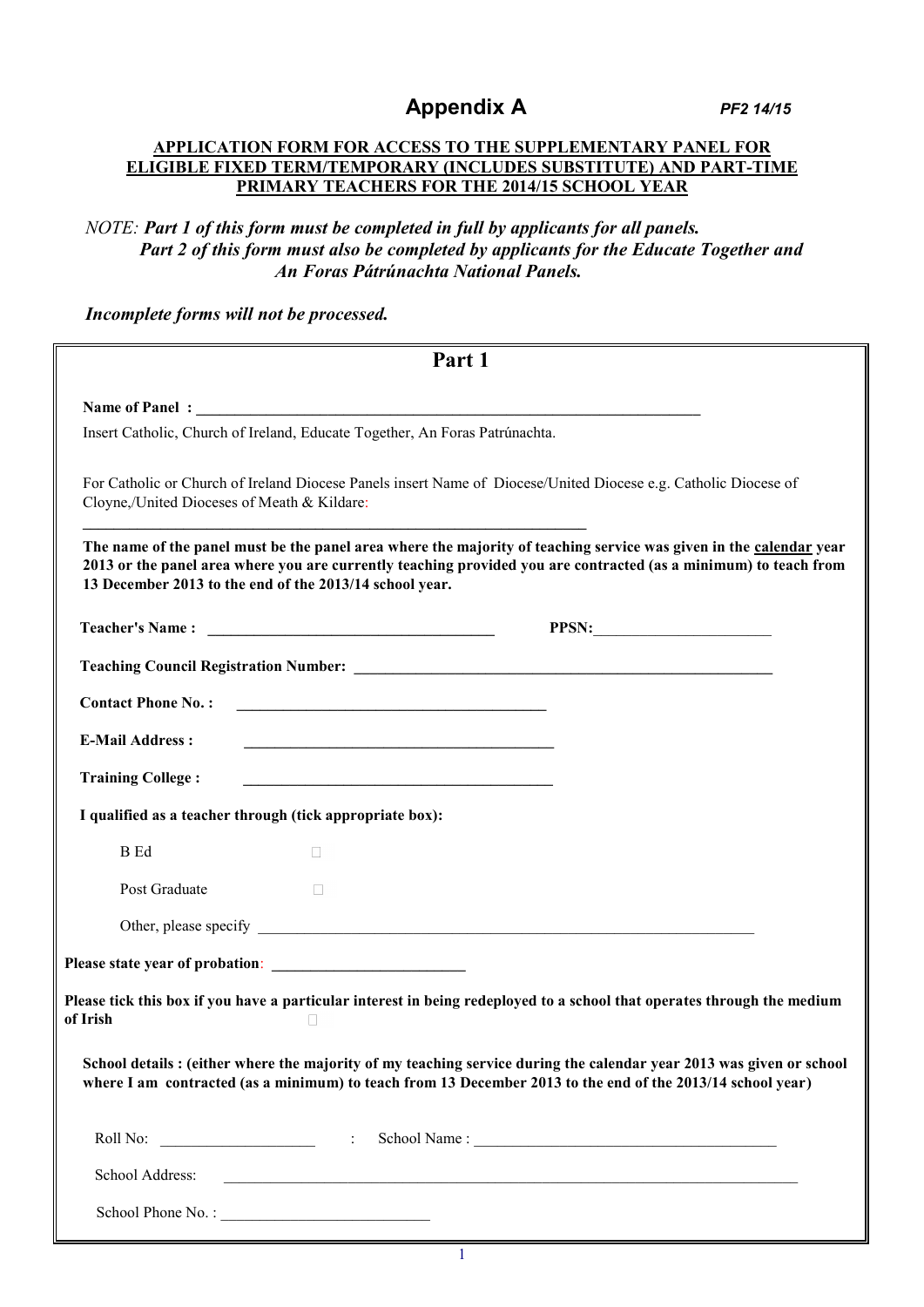#### **Registration**

I hold full registration (I am registered without conditions) with the Teaching Council under section 31(5) of the Teaching Council Act, 2001, regulation 2 / 'primary'  $\Box$ 

**Or**

 I am registered with conditions under section 31(5) and I will meet in full the conditions of my registration under Regulation 2/Primary on or before 31 August 2014.  $\Box$ 

#### **Or Teachers automatically registered in 2006**

I am registered with the Teaching Council under section 31(2) and 31(3) of the Teaching Council Act, 2001 as Primary and I am fully qualified having satisfied all shortfalls, if any, identified by the Department of Education and Skills.

**Or**

I am registered with the Teaching Council under section 31(2) and 31(3) of the Teaching Council Act, 2001 as Primary and I have outstanding shortfalls identified by the Department of Education and Skills.  $\Box$ 

#### **Scale Point (complete either (a) or (b) below)**

#### **(a) I am a full-time teacher (fixed-term, temporary, substitute). Please tick the appropriate box below :**

| Commenced<br>teaching on Scale<br>Point | I will be on at least the<br>following scale point on<br>31 December 2013 | Minimum gross salary<br>(including allowances)<br>for 2013 calendar year<br>will be | Tick appropriate box<br>below |
|-----------------------------------------|---------------------------------------------------------------------------|-------------------------------------------------------------------------------------|-------------------------------|
|                                         |                                                                           | €26,100                                                                             |                               |
|                                         |                                                                           | €29.000                                                                             |                               |
|                                         |                                                                           | €29,000                                                                             |                               |

**(b) I am a part- time teacher. I am employed to teach part-time hours in recognised primary schools for the 2013 calendar year. Please insert average weekly part-time hours below opposite relevant scale point:**

| Commenced on scale point | I will be on at least the following   Insert average weekly part-time<br>scale point on 31 December 2013 | hours |
|--------------------------|----------------------------------------------------------------------------------------------------------|-------|
|                          |                                                                                                          |       |
|                          |                                                                                                          |       |
|                          |                                                                                                          |       |

**If in (a) or (b) above your salary scale point has been affected by any of the following please tick the appropriate box below.** 

**Leave blank if this is not relevant to you:**

| a) previous teaching service in a permanent capacity: | $\Box$ (tick box if yes) |
|-------------------------------------------------------|--------------------------|
| b) previous post primary teaching service             | $\Box$ (tick box if yes) |
| c) teaching service abroad                            | $\Box$ (tick box if yes) |
| d) relevant non-teaching experience                   | $\Box$ (tick box if yes) |
|                                                       |                          |

1. **I availed of unpaid maternity leave/adoptive leave in the 2013 calendar year**  $\Box$  (tick box if yes)

2. **I am contracted to teach from 13 December 2013 to the end of the 2013/14 school year**  $\Box$  (only tick if yes)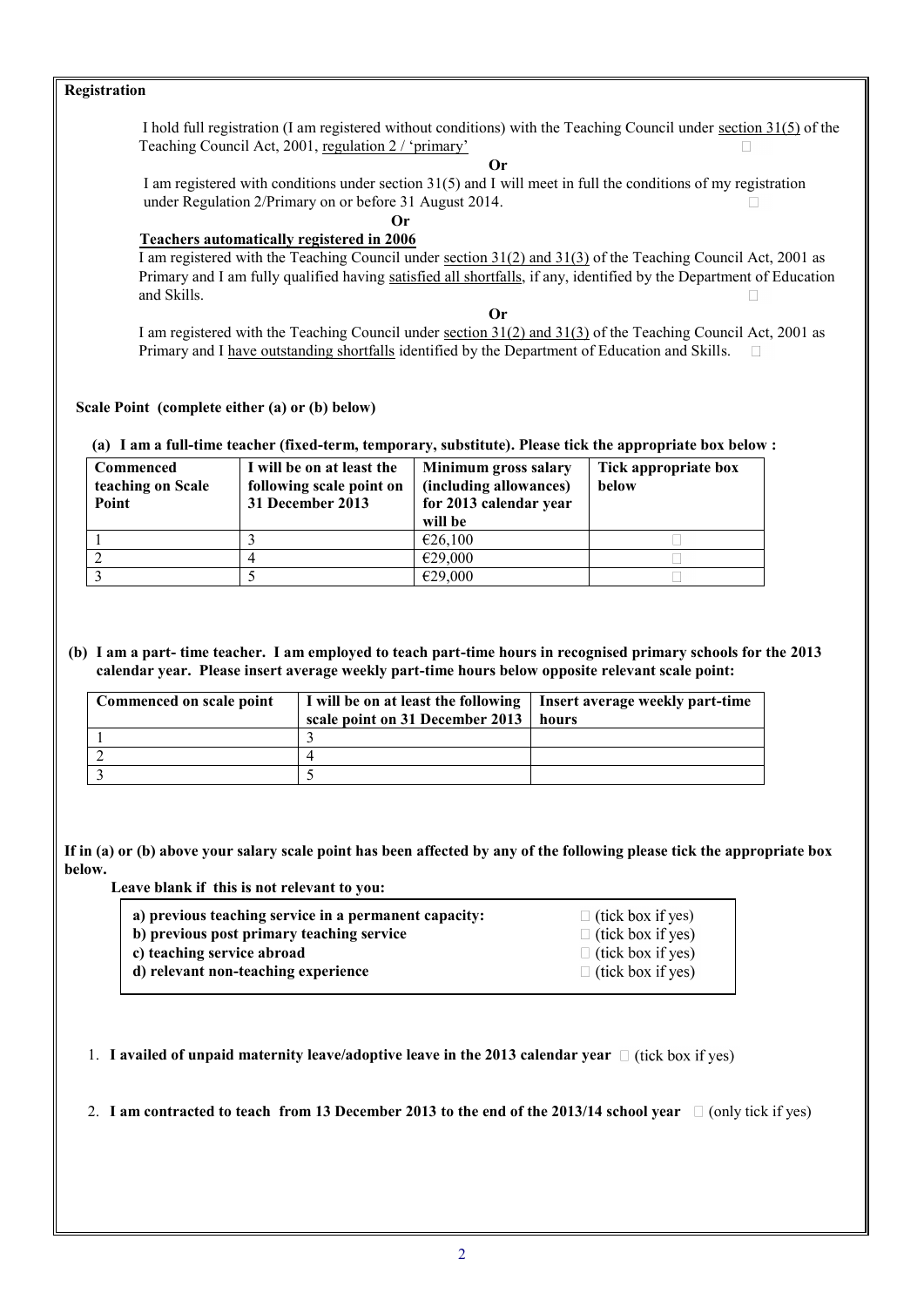I hereby apply to have my name placed on the above named Supplementary Panel.

- 1. I have read circular 0057/2013 and satisfy the eligibility criteria.
- 2. I agree to abide by the re-deployment arrangements which govern the operation of the Supplementary Redeployment Panel at primary level.
- 3. I understand and accept that any inaccurate or misleading information supplied by me in completing this application form will invalidate my application for access to the Supplementary Panel.
- 4. I understand and agree that the above contact details will be circulated to relevant bodies and that non-personal information may be published on relevant websites to facilitate my redeployment.
- 5. I accept that my name will be removed from the Panel if:
	- I am not contactable using the above details.
	- I fail to respond within three calendar days to any email request for interview by a school
	- I fail to respond within three calendar days to any email offer of a post from a school
	- I refuse to accept an email offer within the agreed distance limits
- 6. I accept that if at any time I allow my Teaching Council registration to lapse, or if I am removed from the Register for any reason then I will be removed from the Panel and that my employment will be terminated with the school to which I am redeployed with immediate effect.
- 7. I accept that any appointment from the Supplementary Panel will be:
	- subject to medical screening
	- subject to confirmation of qualifications.
- 8. I accept that any appointment arising from this panel will be subject to meeting the vetting requirements of circular 0063/2010.
- 9. I accept that any appointment from the Supplementary Panel will be conditional on and subject to the terms and conditions set out in the/any letter of offer from the employing school/employer.
- 10. I have read and understand the Summary Checklist for Teachers at Part 3 of this form.
- 11. I accept that any appointment arising from this panel will be subject to a checking process by the Department at appointment stage in relation to meeting the eligibility criteria and that this checking process may invalidate my proposed appointment.
- 12. I undertake to notify the relevant Panel Operator if I take up a post for the 2014/15 school year or if I decide to leave the panel for any reason. I understand that if I leave the panel for any reason I cannot be subsequently reinstated.

I confirm that the information I have supplied is true and accurate.

**Signature of Teacher : \_\_\_\_\_\_\_\_\_\_\_\_\_\_\_\_\_\_\_\_\_\_\_\_\_\_\_\_\_ Date:\_\_\_\_\_\_\_\_\_\_\_\_\_\_**